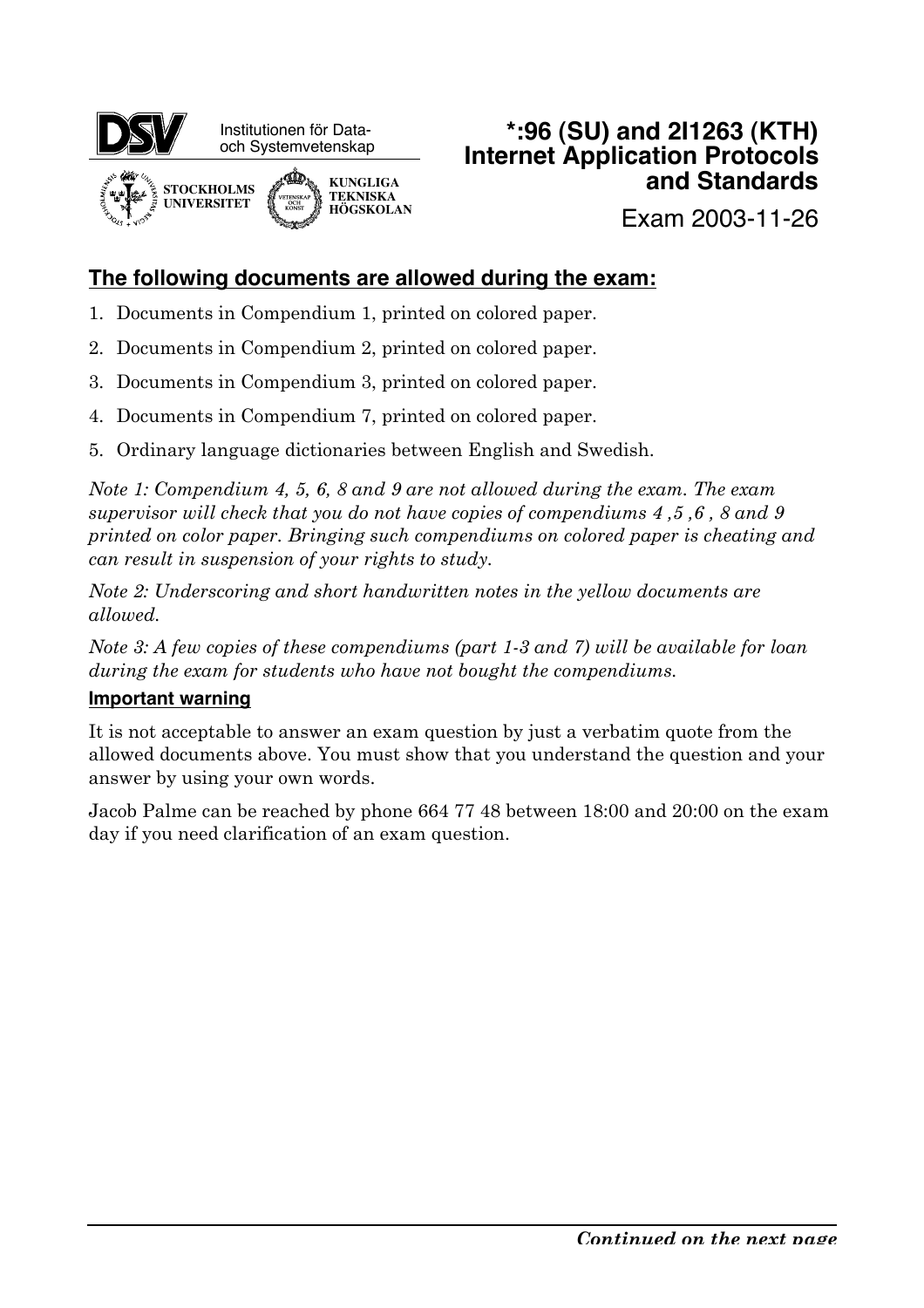

# **\*:96 (SU) and 2I1263 (KTH) Internet Application Protocols and Standards**

Exam 2003-11-26

### *Continued from the previous page.*

| No.          | <b>Question in English</b>                                                                                                                                                                                                                                                                                                                                                                                                                                                                                                                                                                    | <b>Question in Swedish</b>                                                                                                                                                                                                                                                                                                                                                                                                                                                      | Max<br>points   |  |  |
|--------------|-----------------------------------------------------------------------------------------------------------------------------------------------------------------------------------------------------------------------------------------------------------------------------------------------------------------------------------------------------------------------------------------------------------------------------------------------------------------------------------------------------------------------------------------------------------------------------------------------|---------------------------------------------------------------------------------------------------------------------------------------------------------------------------------------------------------------------------------------------------------------------------------------------------------------------------------------------------------------------------------------------------------------------------------------------------------------------------------|-----------------|--|--|
| $\mathbf{1}$ | A freight train can carry three kinds of<br>wagons: Container wagons, tank wagons<br>and piece-goods wagons. Limits for these<br>wagons are: For container wagons:<br>Maximum number of tons, for tank<br>wagons: Maximum number of both tons<br>and maximum number of cubic meters,<br>for piece-goods wagons: Maximum<br>number of tons. Write a specification of a<br>protocol to transmit a description of a<br>train containing a variable number of<br>wagons with specified maximal limits of<br>these three kinds. You are free to use<br>ABNF, XML or ASN.1 whichever you<br>prefer. | Ett godståg kan innehålla tre typer av<br>vagnar: Containervagnar, tankvagnar<br>och styckegodsvagnar. Gränser för dessa<br>vagnar är: För containervagnar, ton. För<br>tankvagnar, både ton och kubikmeter.<br>För styckegodsvagnar: ton. Skriv en<br>specifikation av protokoll för att överföra<br>en beskrivning av ett tåg omfattande ett<br>varierande antal vagnar med<br>specificerade gränser enligt ovan. Du<br>kan själv välja att använda ABNF, XML<br>eller ASN.1. | $6\phantom{1}6$ |  |  |
|              | Answer:                                                                                                                                                                                                                                                                                                                                                                                                                                                                                                                                                                                       |                                                                                                                                                                                                                                                                                                                                                                                                                                                                                 |                 |  |  |
|              | DTD:                                                                                                                                                                                                                                                                                                                                                                                                                                                                                                                                                                                          |                                                                                                                                                                                                                                                                                                                                                                                                                                                                                 |                 |  |  |
|              | ELEMENT train (wagon*)<br>ELEMENT wagon ( container I tank I piecegoods)<br>ELEMENT container EMPTY<br>ELEMENT tank EMPTY<br>ELEMENT piecegoods EMPTY<br>ATTLIST container<br maxweight CDATA #REQUIRED<br>><br>ATTLIST piecegoods<br maxweight CDATA #REQUIRED<br>><br>ATTLIST tank<br maxweight CDATA #REQUIRED<br>maxvolume CDATA #REQUIRED                                                                                                                                                                                                                                                |                                                                                                                                                                                                                                                                                                                                                                                                                                                                                 |                 |  |  |
|              | ⋗                                                                                                                                                                                                                                                                                                                                                                                                                                                                                                                                                                                             |                                                                                                                                                                                                                                                                                                                                                                                                                                                                                 |                 |  |  |
|              | <b>Example of XML based on this DTD:</b>                                                                                                                                                                                                                                                                                                                                                                                                                                                                                                                                                      |                                                                                                                                                                                                                                                                                                                                                                                                                                                                                 |                 |  |  |
|              | $\leq$ ?xml version="1.0" ?><br>train SYSTEM "train.dtd"<br>$<$ train $>$                                                                                                                                                                                                                                                                                                                                                                                                                                                                                                                     |                                                                                                                                                                                                                                                                                                                                                                                                                                                                                 |                 |  |  |
|              | <wagon><container maxweight="10"></container></wagon><br><wagon><tank maxvolume="20" maxweight="10"></tank></wagon><br><wagon><piecegoods maxweight="12"></piecegoods> //wagon&gt;<br/><math>\prec</math>train&gt;</wagon>                                                                                                                                                                                                                                                                                                                                                                    |                                                                                                                                                                                                                                                                                                                                                                                                                                                                                 |                 |  |  |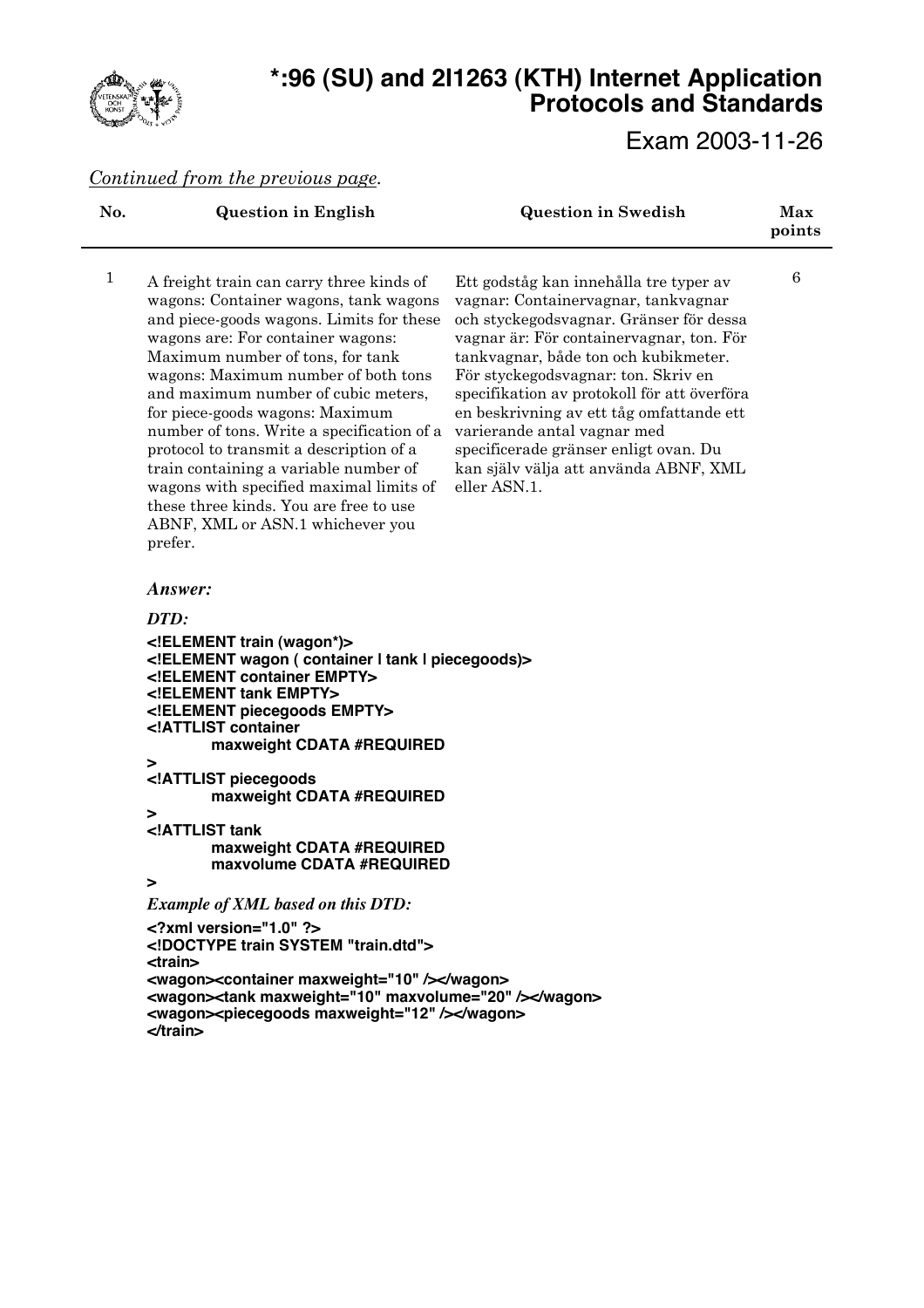

1

# **\*:96 (SU) and 2I1263 (KTH) Internet Application Protocols and Standards**

Exam 2003-11-26

| No. | <b>Question in English</b> | <b>Question in Swedish</b> | Max<br>points |
|-----|----------------------------|----------------------------|---------------|
|     |                            |                            |               |

*ASN.1:* **Train ::= SEQUENCE OF Wagon Wagon ::= CHOICE { [0] Container, [1] Tank, [2] Piece-goods }**

**Container ::= SEQUENCE { maxweight REAL }**

**Tank ::= SEQUENCE { maxweight REAL, maxvolume REAL }**

**Piece-Goods ::= SEQUENCE { maxweight REAL }**

*ABNF:*

**TRAIN = "Train: CRLF \*(CONTAINER / TANK / PIECE-GOODS ) "TrainEnd" CRLF**

**CONTAINER = "Container: " \*DIGIT "." \*DIGIT " Maxweigth" CRLF**

**TANK = "Tank: " LIMIT " Maxweigth" LIMIT " Maxvolume" CRLF**

**PIECE-GOODS = "Piece-goods: " LIMIT Maxweigth" CRLF**

**LIMIT = \*DIGIT "." \*DIGIT "** *Example of data based on this ABNF specification:*

Train: Container: 10.0 Maxweight Tank: LIMIT 10.0 Maxweight LIMIT 20.0 Maxvolume Piece-goods: LIMIT 10.0 Maxweight TrainEnd

2 Write a specification in HTML of part of an HTML form which contains a HIDDEN control. You can choose yourself a suitable application where such a control might be useful. Also describe why use of the HIDDEN control was suitable in the application you describe.

Skriv en specifikation i HTML av en del av ett HTML-formulär som innehåller en HIDDEN-kontroll. Du kan själv välja ett lämpligt exempel på en tillämpning där det kan vara lämpligt att använda en sådan kontroll. Beskriv också varför användning av HIDDEN-kontrollen var lämplig i ditt exempel.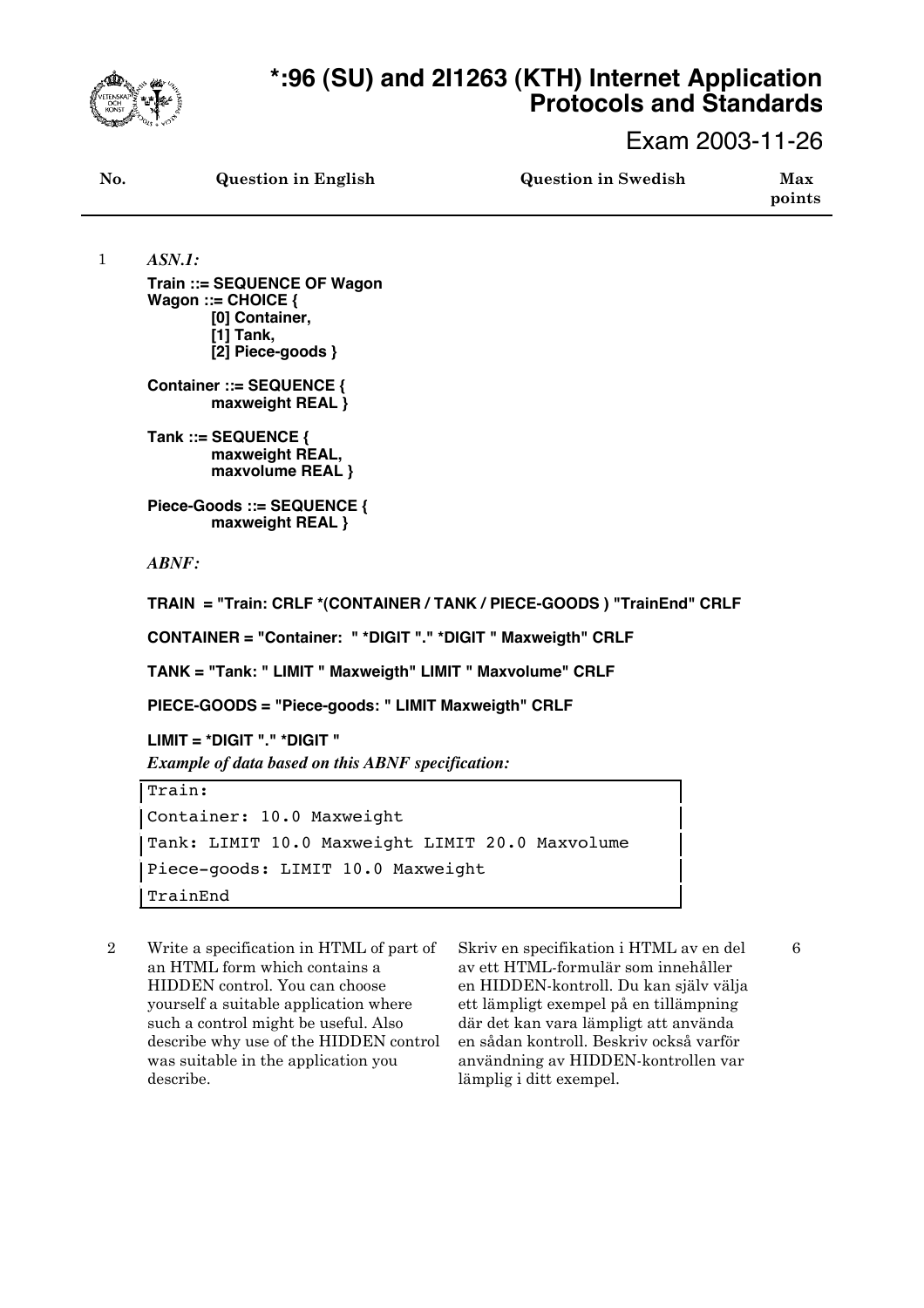

# **\*:96 (SU) and 2I1263 (KTH) Internet Application Protocols and Standards**

Exam 2003-11-26

6

| No. | <b>Question in English</b> | <b>Question in Swedish</b> | Max<br>points |
|-----|----------------------------|----------------------------|---------------|
|     |                            |                            |               |

#### *Answer:* 2

### *HTML Code*

```
<FORM action="http://mysite.com?" method="post"name="comment">
   <P>Add to your cart:</P>
   <P><INPUT name="added" type="checkbox"
      value="Apples"> Apples</P>
   <P>Already ordered: Oranges, Pears</P>
   <P><INPUT type="hidden" name="ordered"
     value="oranges;pears"></P>
```
May look in the web browser like this

| Add to your cart:               |
|---------------------------------|
| $\Box$ Apples                   |
| Already ordered: Oranges, Pears |
|                                 |

Use of a hidden form field was used to remember the contents already stored in the cart for a customer adding more and more products to a card.

3 A Usenet news client is often restricted to communicate only with a certain news server. In spite of this, communication is possible between users connected to different news servers. What technology is used to make this possible. What are the pros- and cons of this technology?

En Usenet news-klient har ofta bara rätt att kommunicera med en viss newsserver. Trots detta, är det möjligt att kommunicera mellan användare knutna till olika newsservrar. Vilken teknologi används för att göra detta möjligt, och vad är för- och nackdelar med denna teknologi?

### *Answer:*

Messages are duplicated between servers, by nearby servers exchanging messages so that a message successively reaches all servers.

### *Pros:*

### *Cons*

- Automatic backups by multiple copies on different servers.
- Fast response times for users.
- Expensive duplicate storage. • Short retention times.
- All newsgroups not available everywhere.
- Slow distribution.